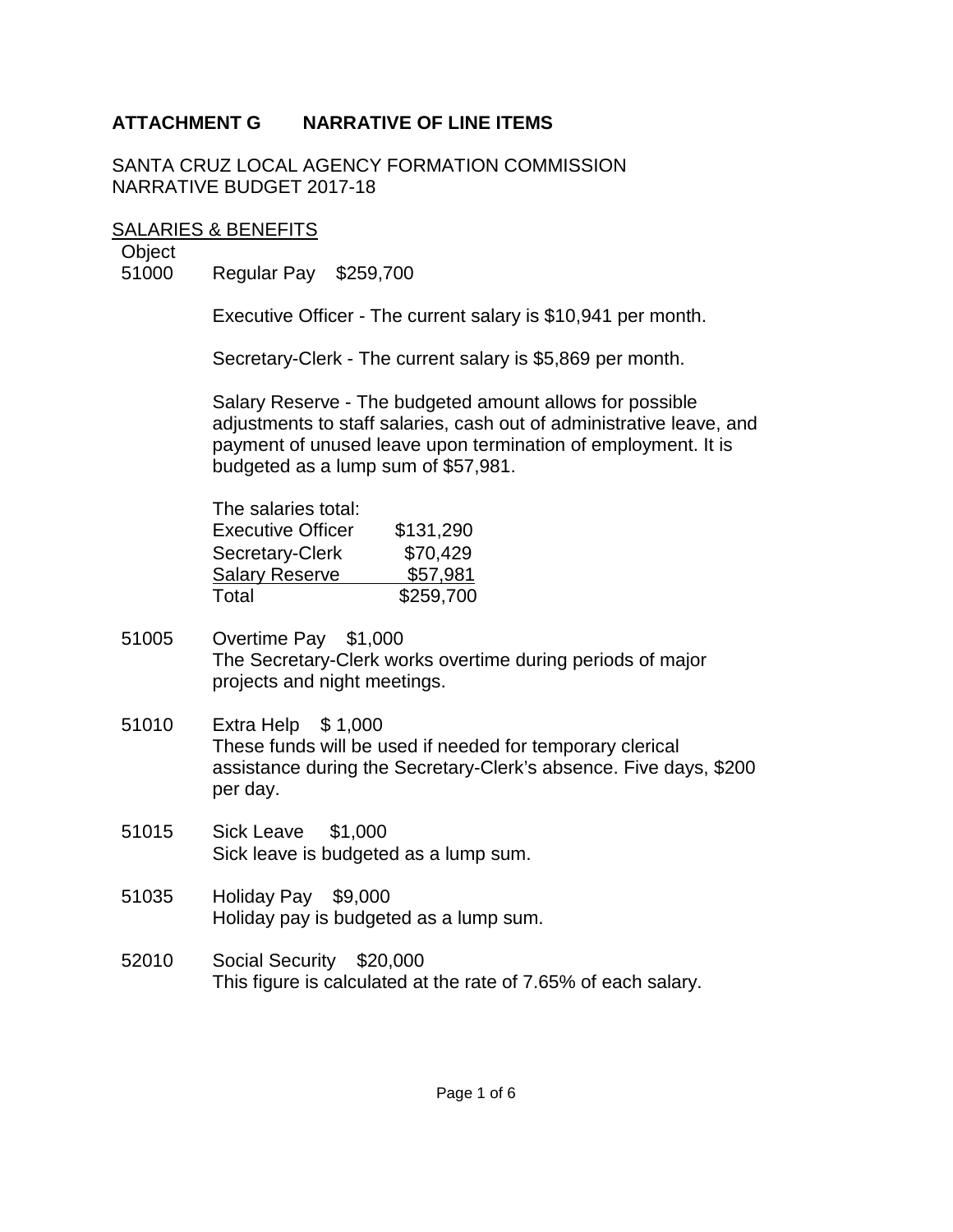- 52015 PERS \$64,000 This amount covers the Commission's contributions to the Public Employees Retirement System. Effective July 1, 2017, the employer's share of the normal costs will increase from 8.880% of salaries to 8.921%, and the employer's lump sum payment of unfunded liability will increase from \$22,662 to \$24,727 per year. The Commission is also budgeting to reduce its side fund balance \$20,000 per year.
- 53010 Employee Insurance \$39,000 This amount provides for health insurance through PERS and for dental, eye care, life insurance, and limited disability insurance through the County's program. The employees pay part of these costs. The employees' contributions are budgeted as revenue, and reduce the net cost of this benefit to the Commission. The total line item is based upon estimates provided by the vendors and is approximately the same as the costs in FY 2016-17. The downward adjustment next year is based upon the employees' decisions to change health plans to lower cost plans. The upward adjustment estimates 5% increased costs for the County insurances on July 1, 2017 and the PERS insurance on January 1, 2018.
- 53015 Unemployment \$400 This amount is budgeted at the same amount as the estimated FY 20166-17 amount.
- 54010 Workers' Comp. \$1,100 The Commission obtains this coverage from the Special District Risk Management Authority. The FY 2016-17 amount is an estimate of SDRMA dues and premiums, net of any credits.

SUBTOTAL SALARIES AND BENEFITS \$396,200

#### SUPPLIES AND SERVICES

- 61220 Telecom \$1,200 The telephone cost is calculated at a 5% increase from FY 2016- 17 costs.
- 61725 Maintenance of Office Equipment \$200 LAFCO leases a copier. This amount represents maintenance of other the copier and other office equipment.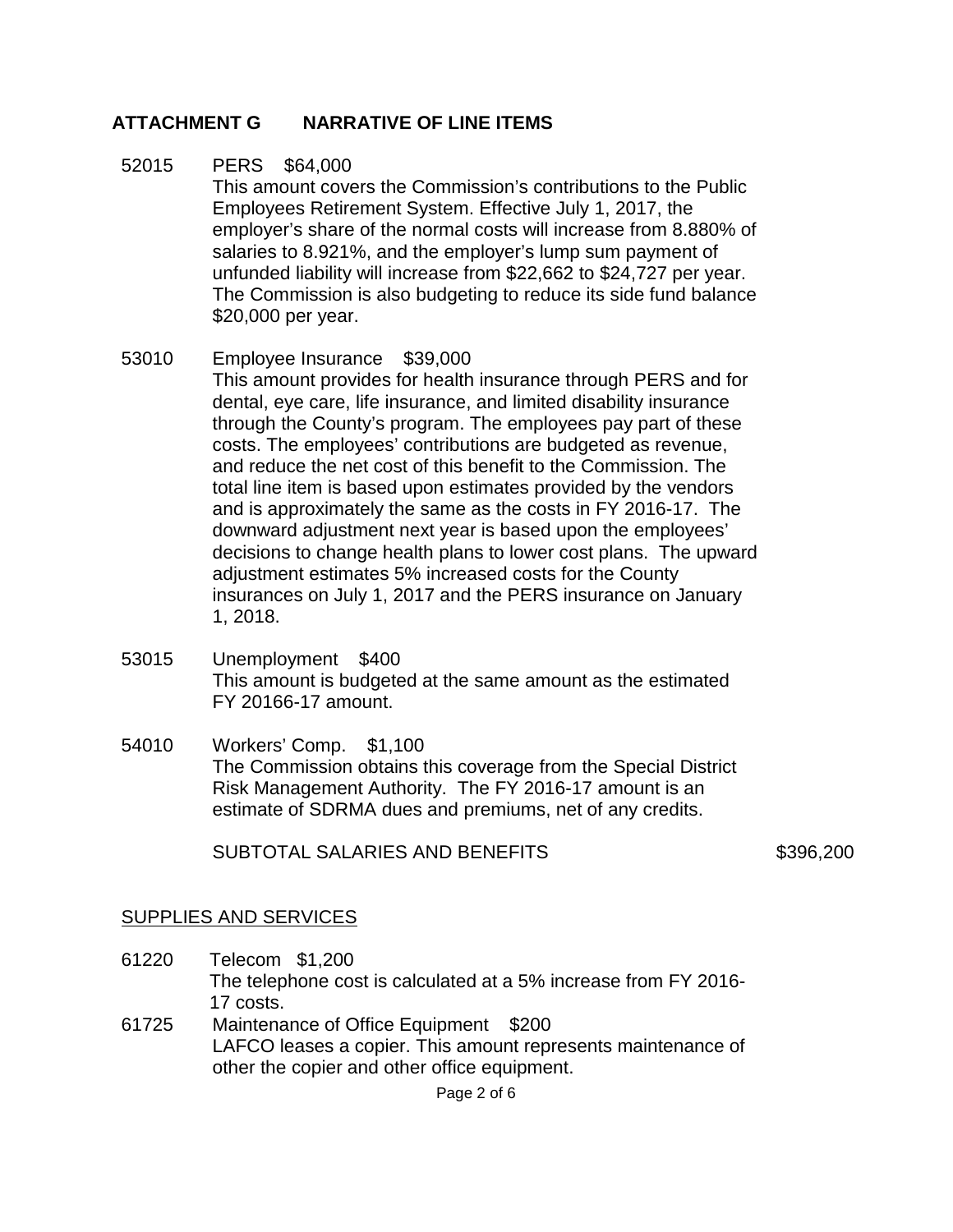- 62020 Memberships \$4,200 This amount provides for membership in the California Associations of LAFCOs and the California Special Districts Association.
- 62111 Computer Hardware \$800 The Secretary-Clerk's computer is due for replacement in FY 17- 18. The price is based upon an estimate though the County's Information Services Department purchasing program.
- 62214 Duplicating \$1,000 This amount provides for production photocopying of reports done at the county's duplicating shop or at a local printing shop. It is budgeted at the highest expenditure during the last three years.
- 62219 Software \$500 This is budgeted as a lump sum.
- 62221 Postage \$3,200 This is the cost of mailing public notices and regular correspondence. It is budgeted at the highest expenditure during the last three years.
- 62222 Subscriptions \$600 It is budgeted at the highest expenditure during the last three years.
- 62223 Supplies \$1,300 It represents office supplies. It is budgeted at \$100 (8%) more than FY 2016-17.
- 62310 Accounting and Auditing \$1,200 This amount is the cost of accounting services from the County Auditor. It includes payroll, vendor payments, and auditing. It is budgeted at \$100 (9%) more than FY 2016-17.
- 62304 Attorney \$150,000 This amount represents routine legal services from County Counsel's office or a private law firm (\$40,000), and a litigation reserve (\$110,000).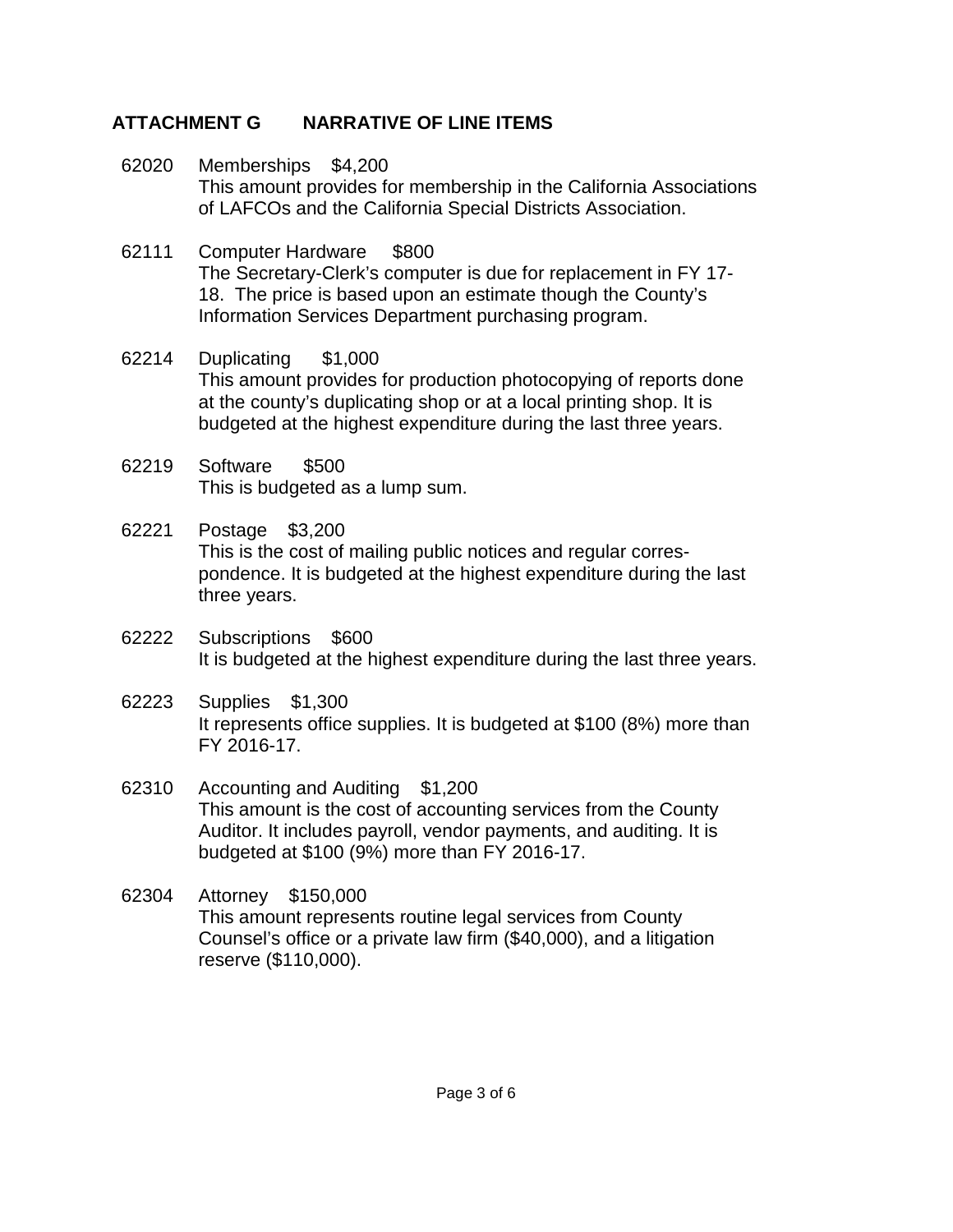- 62325 Data Processing \$15,800 The County Information Services Department charges LAFCO with its share of the staffing overhead used to support LAFCO's computers, printers, and access to the County's geographic mapping system, accounting, fiscal, and other data bases. The amount is budgeted at the highest expenditure during the last 3 years.
- 62327 Director Fees \$6,000 This amount is calculated based upon seven commissioners and four alternates being paid a meeting stipend for eleven meetings per year.
- 62330 Surveyor \$1,000 This amount covers map checking by the County Surveyor and map prints from the County Public Works Department.
- 62381 Professional Services \$100,000 This amount provides for outside assistance when preparing spheres of influence, municipal service reviews, reorganization studies, and other special studies. The Local Government Reorganization Act requires LAFCO to prepare municipal service reviews and update all spheres periodically. Over a period of years, the Commission has built up its professional services reserve so that an outside consultant could be used to prepare some municipal service reviews, or partially fund a major reorganization study, such as the fire organization study currently being scoped.
- 62420 Legal Notices \$1,400 This amount is used to pay for public hearing notices and other legal advertising. It is calculated for 5 ads at a rate of \$280 per ad.
- 62610 Rents \$8,400 The County charges LAFCO rent for its office on the third floor of the Governmental Center. The annual rent is \$7,905 with no additional costs. Additionally, the County charges LAFCO to store LAFCO's old records in the County warehouse and to retrieve them when requested. This amount is calculated at the current year costs.

62856 Miscellaneous Expenses \$5,900 This sub-object is used for paying web-hosting costs, State Board of Equalization filing fees, and California Department of Fish and Wildlife environmental fees. It is calculated at the highest expenditure over the last three years.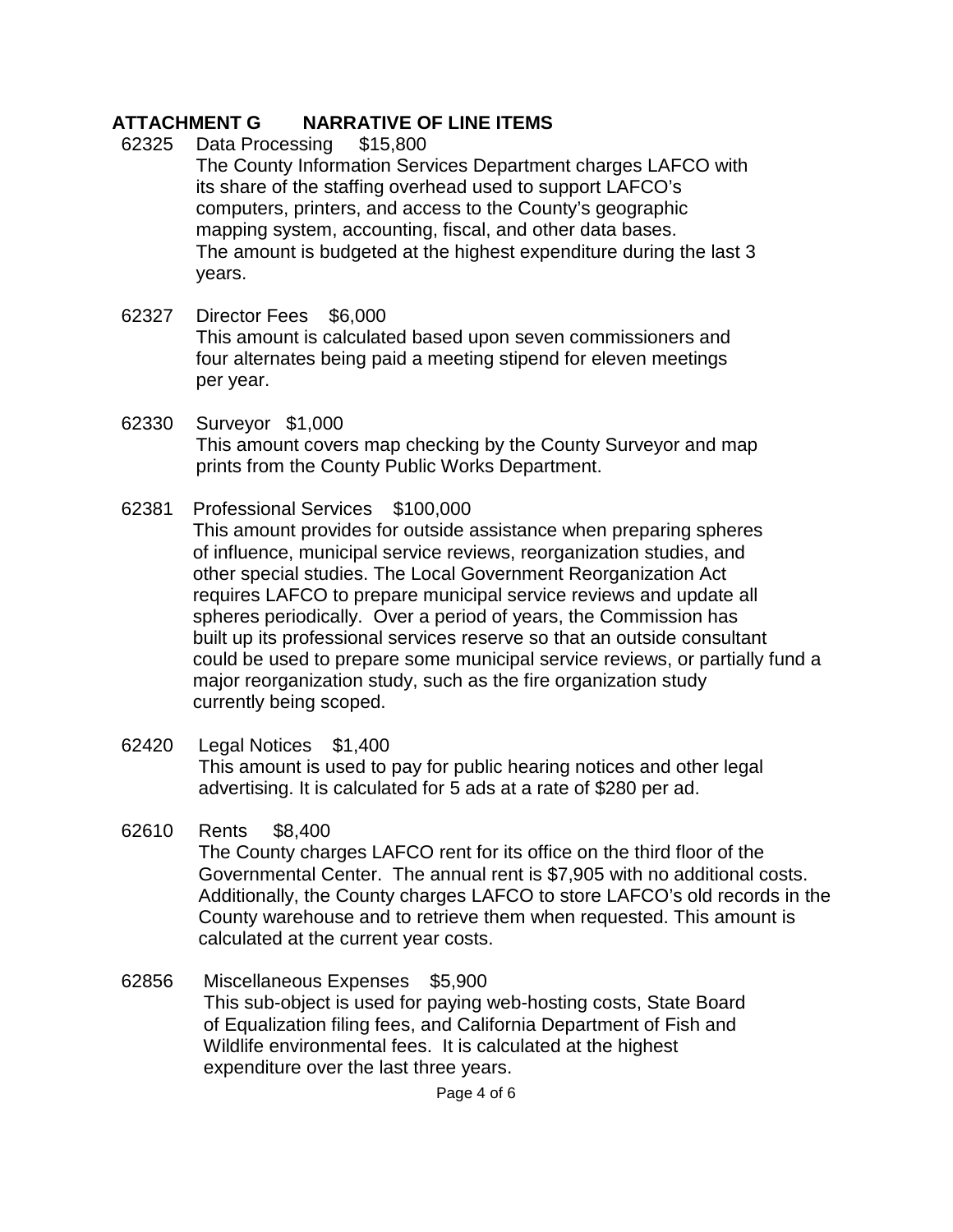- 62890 Books \$300 This entry is used to purchase books and other written materials. The budgeted amount is estimated at the highest cost over the last three years.
- 62910 Airfare \$3,000 Airfare is used to attend meetings that are in distant locales in California, usually southern California. The budgeted amount is estimated at ten round trip flights at \$300 per trip.
- 62912 Auto Rental \$200 This is budgeted as a lump sum.
- 62914 Education and Training \$900 This represents staff development courses and seminars. It is budgeted at three classes at \$300 each.
- 62922 Lodging \$5,200 Lodging is budgeted to allow Commissioners and staff members to attend training sessions and meetings. It is budgeted as a lump sum.
- 62924 Meals \$600 The budgeted amount is estimated at the highest cost over the last three years.

# 62926 Mileage \$1,700

This includes mileage for staff delivery of agendas, other office errands, and allowance for Commissioners and staff to attend conferences, seminars, CALAFCO Board meetings, and other meetings. It is budgeted at the highest expenditure over the last three years.

- 62928 Travel Other \$200 These are miscellaneous travel costs such as train fares, bus fares, parking and bridge tolls. It is budgeted at the highest expenditure over the last three years.
- 62930 Registrations \$5,400 Workshop and conference registrations are budgeted to pay for Commissioners and staff members to attend conferences and workshops. It is budgeted at the highest expenditure over the last three years.